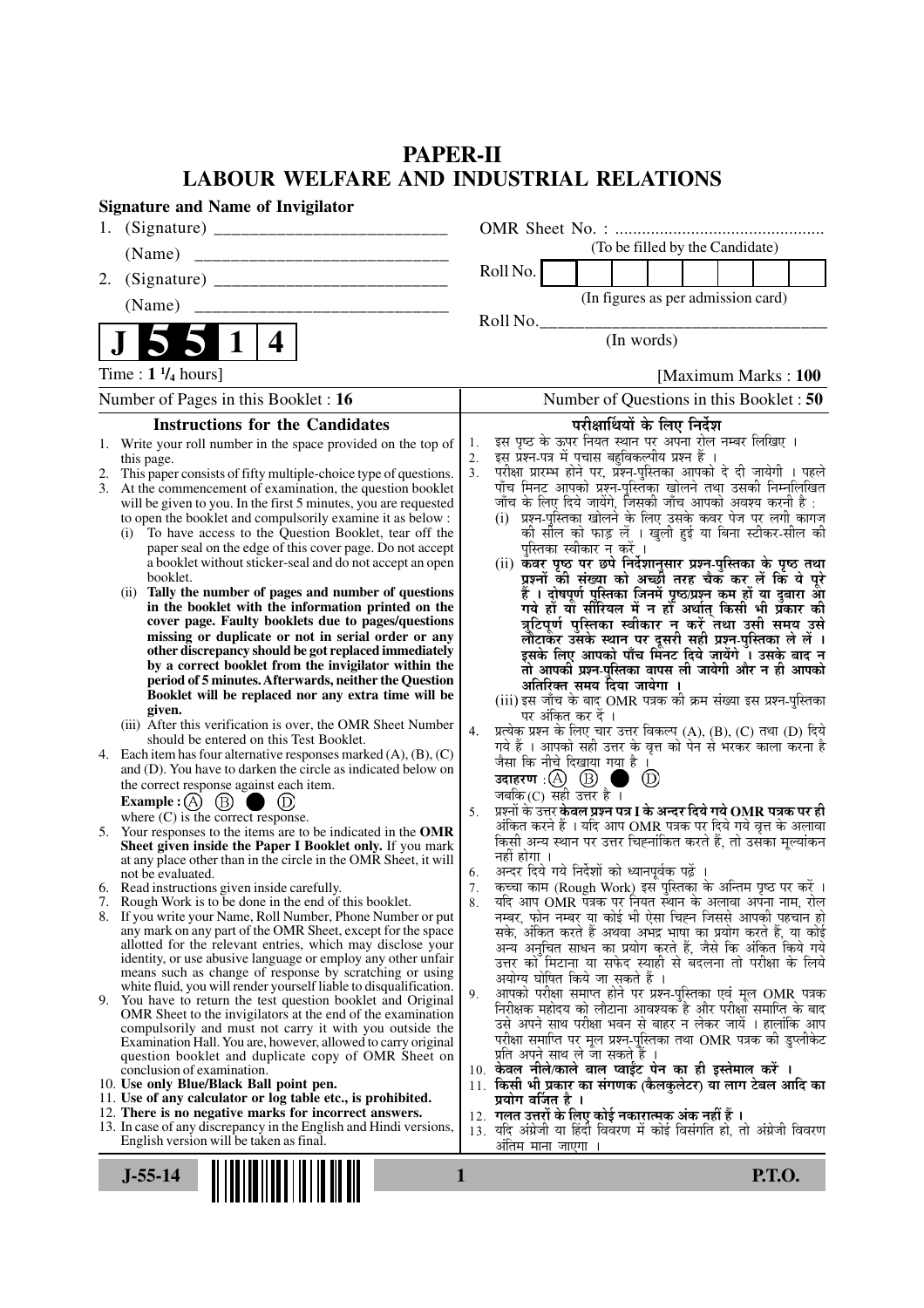#### **LABOUR WELFARE AND INDUSTRIAL RELATIONS**

**Paper – II** 

- **Note :** This paper contains **fifty (50)** objective type questions of **two (2)** marks each. **All** questions are compulsory.
- **1.** Which of the following is/are not a part of classical approach to management ?
	- (A) Scientific Management
	- (B) Administrative Management
	- (C) Decision Theory
	- (D) Bureaucratic Organization
- **2.** Match the following : **Principle**<br>**The Careful design** (a) Henry Fayol Careful design of jobs with ten efficient work methods. (b) Elton
	- Mayo ii. Unity of direction.
	- $(c)$  F.W. Taylor iii. Organizational equilibrium
	- (d) Chester I. iv. Social factors and Barnard group norms
	- **Codes :**
- (a) (b) (c) (d)  $(A)$  ii iv i iii (B) ii iv iii i  $(C)$  i ii iii iv
	- $(D)$  i iii ii iv
- **3.** Which of the following is not a barrier to effective planning ?
	- (A) Difficulty of accurate premising.
	- (B) Environmental changes.
	- (C) Flexibilities in management.
	- (D) Time and Cost factors.
- **4.** Graicuna's formula suggests that
	- (A) the number of subordinates and<br>relations both increase in relations both arithmetic progression.
	- (B) the number of subordinates increases in geometric progression and number of relations increases in arithmetic progression.
	- (C) The number of subordinates and relations both increase in geometric progression.
	- (D) the number of subordinates<br>in arithmetic arithmetic progression while the number<br>of relations increase in relations increase in geometric progression.
- **5.** The first step in control process is to
	- (A) measure actual performance.
	- (B) establish objectives and standards.
	- (C) compare results with objectives.
	- (D) take corrective action.
- **6.** The procedure for determining duties, responsibilities, working conditions and reporting relationships is known as
	- (A) Job design
	- (B) Job description
	- (C) Job specification
	- (D) Job evaluation
- **7.** In which of the following systems, minimum wage is guaranteed but beyond a certain efficiency level, bonus is given in addition to minimum day wages ?
	- (A) Straight piece rate system
	- (B) Differential piece rate system
	- (C) Gantt task and Bonus system
	- (D) Emerson's Efficiency system
- **8.** In line and staff organization
	- (A) lines of authority and instructions are vertical.
	- (B) unity of command is maintained.
	- (C) staff specialists advise line managers to perform their duties.
	- (D) Staff decides without consulting line authority.
- **9.** TAT stands for
	- (A) Thematic Application Test
	- (B) Thematic Apperception Test
	- (C) Training Aptitude Test
	- (D) Thematic Attitude Test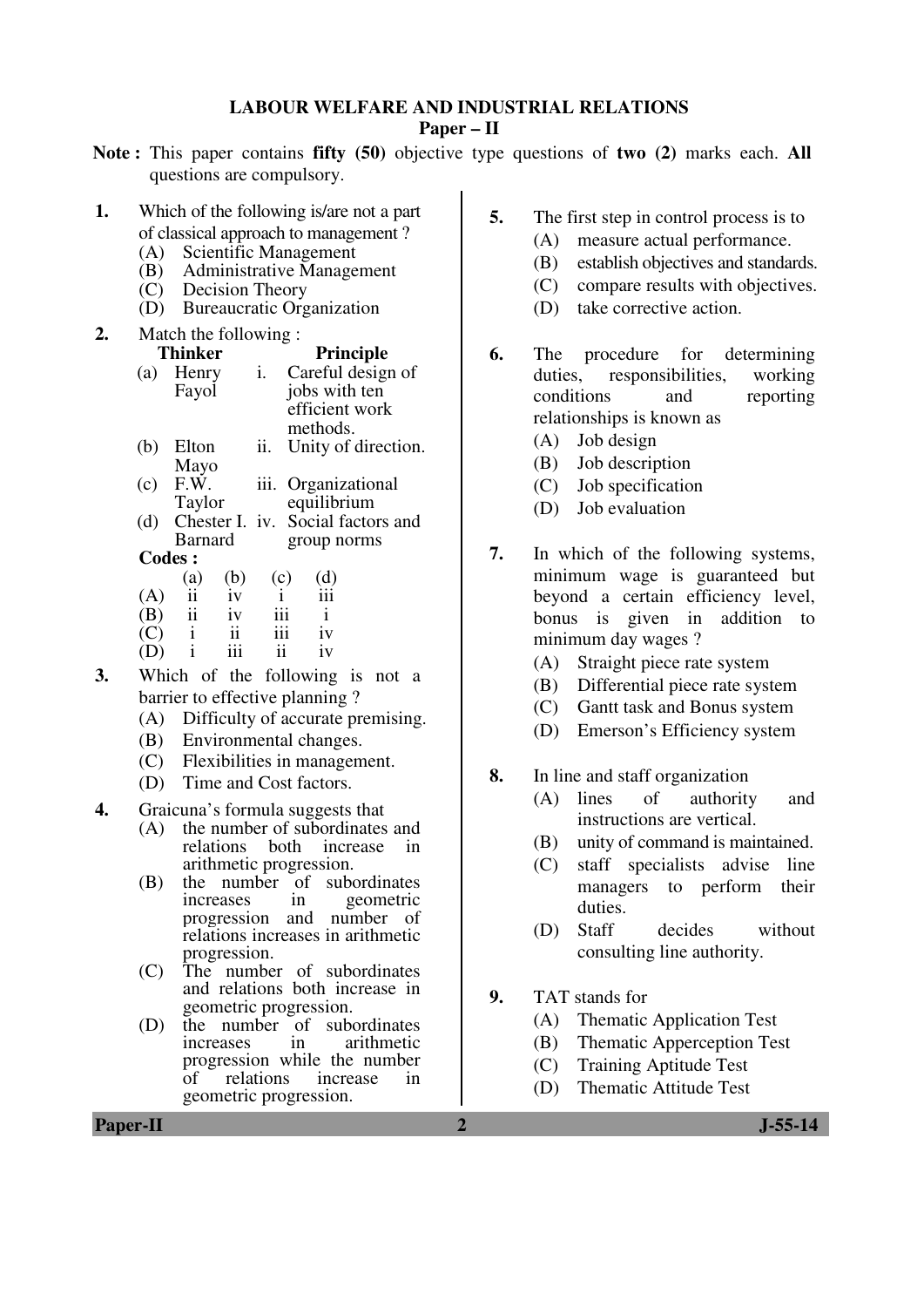# श्रमिक कल्याण एवं ओद्योगिक सम्बन्ध

## ¯ÖÏ¿®Ö¯Ö¡Ö **– II**

| $J-55-14$                                         | 3                                                                                                                                                                                                                                                                                                                                                                                                                                                                                                                                                                                                                                                                      | Paper-II                                                               |
|---------------------------------------------------|------------------------------------------------------------------------------------------------------------------------------------------------------------------------------------------------------------------------------------------------------------------------------------------------------------------------------------------------------------------------------------------------------------------------------------------------------------------------------------------------------------------------------------------------------------------------------------------------------------------------------------------------------------------------|------------------------------------------------------------------------|
| ज्यामितीय वृद्धि से बढ़ती है ।                    |                                                                                                                                                                                                                                                                                                                                                                                                                                                                                                                                                                                                                                                                        | थिमेटिक ऐटिट्यूड टेस्ट<br>(D)                                          |
| अधीनस्थों की गिनती गणितीय वृद्धि से<br>(D)        |                                                                                                                                                                                                                                                                                                                                                                                                                                                                                                                                                                                                                                                                        | थिमेटिक ऐपरसेप्शन टेस्ट<br>(B)<br>ट्रेनिंग एप्टीट्यूट टेस्ट<br>(C)     |
| अधीनस्थों एवं सम्बंधियों दोनों की<br>(C)          |                                                                                                                                                                                                                                                                                                                                                                                                                                                                                                                                                                                                                                                                        | टैट (TAT) का पूर्ण रूप है<br>थिमेटिक एप्लिकेशन टेस्ट<br>(A)            |
| से बढ़ती है ।                                     |                                                                                                                                                                                                                                                                                                                                                                                                                                                                                                                                                                                                                                                                        |                                                                        |
| अधीनस्थों की गिनती ज्यामितीय वृद्धि से<br>(B)     |                                                                                                                                                                                                                                                                                                                                                                                                                                                                                                                                                                                                                                                                        | रेखीय अधिकारियों से परामर्श किये बिना<br>(D)<br>स्टाफ निर्णय लेता है । |
| अधीनस्थों एवं सम्बंधियों दोनों की<br>(A)          |                                                                                                                                                                                                                                                                                                                                                                                                                                                                                                                                                                                                                                                                        | देते हैं ।                                                             |
| ग्रेकूना का सूत्र यह सुझाता है कि                 |                                                                                                                                                                                                                                                                                                                                                                                                                                                                                                                                                                                                                                                                        | उनके कर्त्तव्यों के निष्पादन का परामर्श                                |
|                                                   |                                                                                                                                                                                                                                                                                                                                                                                                                                                                                                                                                                                                                                                                        | (B)<br>स्टॉफ विशेषज्ञ रेखीय प्रबन्धकों को<br>(C)                       |
| (C) प्रबन्धन का लचीलापन                           |                                                                                                                                                                                                                                                                                                                                                                                                                                                                                                                                                                                                                                                                        | लम्बमान होती हैं ।<br>आदेश के एकत्व को बनाये रखा जाता है ।             |
| (B) वातावरणिक परिवर्तन                            |                                                                                                                                                                                                                                                                                                                                                                                                                                                                                                                                                                                                                                                                        | अधिकारों एवं अनुदेशों की रेखाएँ<br>(A)                                 |
|                                                   | 8.                                                                                                                                                                                                                                                                                                                                                                                                                                                                                                                                                                                                                                                                     | लाइन और स्टाफ संगठन में                                                |
| निम्नलिखित में से प्रभावी योजना के लिए कौन        |                                                                                                                                                                                                                                                                                                                                                                                                                                                                                                                                                                                                                                                                        | एमरसन का दक्षता सिस्टम<br>(D)                                          |
| $\mathbf{i}$<br>iii<br>iv<br>$\mathbf{ii}$        |                                                                                                                                                                                                                                                                                                                                                                                                                                                                                                                                                                                                                                                                        | गैंट टास्क एवं बोनस सिस्टम<br>(C)                                      |
|                                                   |                                                                                                                                                                                                                                                                                                                                                                                                                                                                                                                                                                                                                                                                        | डिफरेंशियल पीस-रेट सिस्टम<br>(B)                                       |
| (A)                                               |                                                                                                                                                                                                                                                                                                                                                                                                                                                                                                                                                                                                                                                                        | (A) स्ट्रेट पीस-रेट सिस्टम                                             |
|                                                   |                                                                                                                                                                                                                                                                                                                                                                                                                                                                                                                                                                                                                                                                        | अतिरिक्त बोनस भी दिया जाता है ?                                        |
|                                                   |                                                                                                                                                                                                                                                                                                                                                                                                                                                                                                                                                                                                                                                                        | स्तर के पश्चात्, न्यूनतम दिहाड़ी मजदूरी के                             |
| d. चेस्टर I बर्नार्ड<br>iv. सामाजिक कारक और       |                                                                                                                                                                                                                                                                                                                                                                                                                                                                                                                                                                                                                                                                        | मजदूरी की गारंटी है परन्तु किसी विशेष दक्षता                           |
| c. एफ.डब्ल्यू. टेलर<br>iii. संगठनात्मक सन्तुलन    |                                                                                                                                                                                                                                                                                                                                                                                                                                                                                                                                                                                                                                                                        | निम्नलिखित प्रणालियों में से किसमें न्यूनतम                            |
|                                                   |                                                                                                                                                                                                                                                                                                                                                                                                                                                                                                                                                                                                                                                                        | कार्य निरूपण<br>(D) कार्य मूल्यांकन<br>(C)                             |
|                                                   |                                                                                                                                                                                                                                                                                                                                                                                                                                                                                                                                                                                                                                                                        | (A) कार्य अभिकल्प (B) कार्य वर्णन                                      |
| a. हेनरी फैयोल<br><u>i.   दश कार्य विधियों के</u> |                                                                                                                                                                                                                                                                                                                                                                                                                                                                                                                                                                                                                                                                        | को कहते हैं                                                            |
| विचारक<br>सिद्धान्त                               |                                                                                                                                                                                                                                                                                                                                                                                                                                                                                                                                                                                                                                                                        | सम्बन्धों की रिपोर्टिंग के निर्धारण की कार्यविधि                       |
|                                                   | 6.                                                                                                                                                                                                                                                                                                                                                                                                                                                                                                                                                                                                                                                                     | कर्त्तव्यों, दायित्वों, कार्य परिस्थितियों और                          |
| (D) नौकरशाही संगठन                                |                                                                                                                                                                                                                                                                                                                                                                                                                                                                                                                                                                                                                                                                        | (D) सुधारक कार्यवाही करना                                              |
| (C) निर्णय सिद्धान्त                              |                                                                                                                                                                                                                                                                                                                                                                                                                                                                                                                                                                                                                                                                        | (C) ध्येय से प्रतिफल की तुलना                                          |
|                                                   |                                                                                                                                                                                                                                                                                                                                                                                                                                                                                                                                                                                                                                                                        | ध्येय और मानकों की स्थापना<br>(B)                                      |
|                                                   |                                                                                                                                                                                                                                                                                                                                                                                                                                                                                                                                                                                                                                                                        | वास्तविक निष्पादन का मापन<br>(A)                                       |
| निम्नलिखित में से कौन सा/से प्रबन्धन के           | 5.                                                                                                                                                                                                                                                                                                                                                                                                                                                                                                                                                                                                                                                                     | नियन्त्रण प्रक्रिया का प्रथम चरण है कि                                 |
|                                                   |                                                                                                                                                                                                                                                                                                                                                                                                                                                                                                                                                                                                                                                                        |                                                                        |
|                                                   | शास्त्रीय उपागम नहीं है/हैं ?<br>(A) वैज्ञानिक प्रबन्धन<br>(B) प्रशासकीय प्रबन्धन<br>निम्नलिखित को सुमेलित कीजिए:<br>साथ कार्य का<br>सावधानीपूर्वक अभिकल्प<br>b. एल्टन मैयो<br>ii. निर्देशन का एकत्व<br>समूह प्रतिमान<br>कोड :<br>$\frac{d}{d}$<br>$\begin{array}{ccc} a & b & c \\ ii & iv & i \\ ii & iv & iii \end{array}$<br>(B)<br>$\mathbf{i}$<br>iii<br>ii<br>$\overline{(\text{C})}$<br>$(\text{D})$<br>$\mathbf{i}$<br>iv<br>सा व्यवधान नहीं है ?<br>(A) सही स्थल की कठिनाई<br>(D) समय और लागत कारक<br>गिनती गणितीय वृद्धि से बढ़ती है ।<br>और सम्बंधियों की गिनती गणितीय वृद्धि<br>गिनती ज्यामितीय वृद्धि से बढ़ती है ।<br>बढ़ती है जबकि सम्बंधियों की गिनती | 7.<br>9.                                                               |

**नोट: दस प्रश्नपत्र में पचास (50)** बह-विकल्पीय प्रश्न हैं । प्रत्येक प्रश्न के **दो (2)** अंक हैं । **सभी** प्रश्न अनिवार्य हैं ।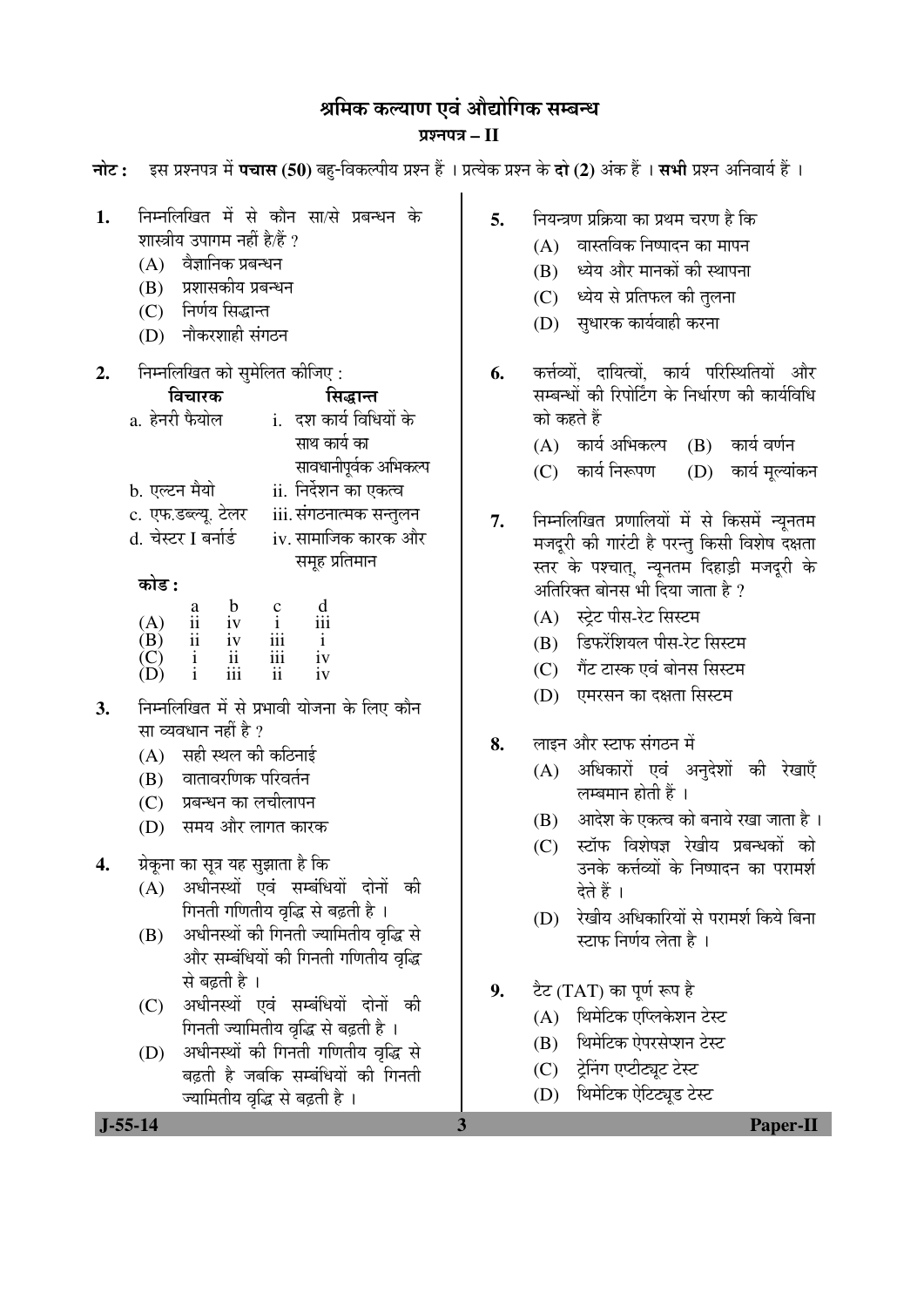- **10.** Which of the following is not a method of Job Evaluation ?
	- (A) Ranking Method
	- (B) Grading Method
	- (C) Paired Comparison Method
	- (D) Point Method
- **11.** Who is the propagator of Human Capital Approach to Human Resource Development ?
	- (A) Lim Teck Ghee
	- (B) Lorraine Corner
	- (C) T.W. Schultz
	- (D) F.D. Lawrence
- **12.** Which of the following statements about Human Resource Development is not true ?
	- (A) It is an enabling process.
	- (B) It is a competence building exercise.
	- (C) It shall be implemented in an incremental way with geographical, vertical, functional and sophisticating phasing.
	- (D) It does not cover the global and country level Human Resource Development practices.
- **13.** Which of the following is not a method of performance appraisal ?
	- (A) Forced Distribution Method
	- (B) Factor Comparison Method
	- (C) Forced Choice Method
	- (D) Critical Incident Method
- **14.** Gagne-Briggs Theory of Training is otherwise called as
	- (A) Instructional Design Theory
	- (B) Component Display Theory
	- (C) Elaboration Theory
	- (D) KSA Theory
- **15. Assertion (A) :** Quality circles in India was an imported idea from Japan without proper cultural changes in the organizations.
	- **Reason (R) :** The corporate culture assimilating learning, empowerment and participation as equals could not be developed due to absolete mindset of both employers and employees.

- (A) Assertion is wrong and Reason does not validate the assertion.
- (B) Both Assertion and Reason are wrong.
- (C) Assertion is right but Reason does not validate the Assertion.
- (D) Both Assertion and Reason are right and the Reason validates the Assertion.
- **16.** The aspect of management that is concerned with the individuals, their roles, the dyads, the teams and the entire organization is
	- (A) Human Resource Management
	- (B) Human Resource Development
	- (C) Organizational Behaviour
	- (D) Organizational Culture
- **17.** Potential effectiveness of a person in both personal and interpersonal situations while in performance in a position is known as
	- (A) Role effectiveness
	- (B) Role efficacy
	- (C) Role making
	- (D) Role linking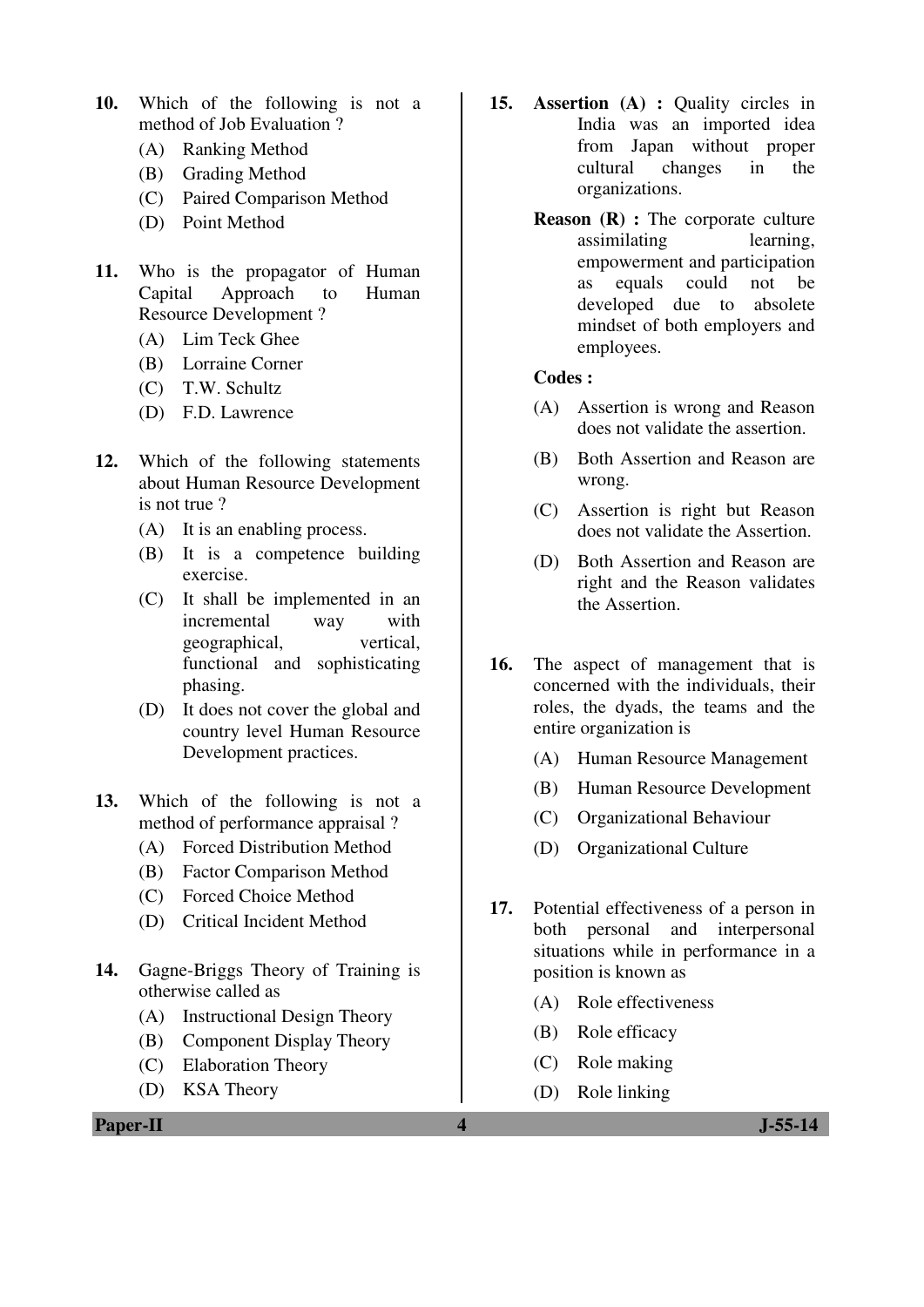- 10. निम्नलिखित में से कौन सी कार्य मूल्यांकन की विधि नहीं है  $\gamma$ 
	- $(A)$  रैंकिंग विधि  $(B)$  ग्रेडिंग विधि
	- $(C)$  युग्मित तुलना विधि  $(D)$  प्वाइंट विधि
- 11. मानव पूँजी उपागम का प्रचारक कौन है ?
	- $(A)$  लिम टेक घी  $(B)$  लोरेन कॉर्नर
	- (C) टी.डब्ल्यू. शूट्ज (D) एफ.डी. लॉरेंस
- 12. निम्नलिखित कथनों में कौन सा कथन मानव संसाधन विकास के सम्बन्ध में सही नहीं है ?
	- $(A)$  यह सक्षम बनाने की प्रक्रिया है ।
	- $(B)$  यह सामर्थ्य-निर्माण का अभ्यास है ।
	- (C) भौगोलिक, लम्बमानिक, व्यावहारिक तथा प्रमार्जक चरणों सहित इसे वार्धिक ढंग से लागू किया जाएगा ।
	- (D) मानव संसाधन विकास अभ्यासों के वैश्विक एवं देशीय स्तर को कवर नहीं करता ।
- 13. निम्नलिखित में से कौन सा निष्पादन मूल्यांकन की विधि नहीं है ?
	- $(A)$  बलात वितरण विधि
	- (B) कारक तलना विधि
	- (C) बलात् वरण विधि
	- (D) गम्भीर घटना विधि
- 14. गग्ने ब्रिग्गस प्रशिक्षण सिद्धान्त को इस नाम से भी जाना जाता है  $\overline{v}$ 
	- (A) शैक्षिक अभिकल्प सिद्धान्त
	- (B) घटक प्रदर्शन सिद्धान्त
	- (C) विस्तारण सिद्धान्त
	- (D) केएसए (KSA) सिद्धान्त

15. **अभिकथन** (A) : भारत में क्वालिटी सर्कल जापान से आयतित विचार था जिसके अन्तर्गत संगठनों में सांस्कृतिक बदलाव की आवश्यकता नहीं थी ।

- **तर्क (R) :** नियोजक और कर्मचारियों दोनों की पुरातन मानसिकता के कारण कॉर्पोरेट संस्कृति बराबरी के आधार पर अधिगम, सशक्तिकरण और हिस्सेदारी को आत्मसात न कर सकी ।
- $\overline{\phi}$ :
- (A) अभिकथन गलत है और तर्क, अभिकथन को वैध नहीं ठहराता ।
- $(B)$  । अभिकथन और तर्क दोनों ही गलत हैं ।
- (C) अभिकथन सही है, परन्तु तर्क अभिकथन को वैध नहीं ठहराता ।
- (D) अभिकथन और तर्क दोनों सही हैं और तर्क, अभिकथन को वैध ठहराता है ।
- 16. प्रबन्धन का पक्ष जो वैयक्तिकों, उनकी भूमिका, द्विकता. टीम और समग्र संगठन से सम्बंधित है. यह है  $-$ 
	- $(A)$  मानव संसाधन प्रबन्धन
	- (B) मानव संसाधन विकास
	- (C) संगठनात्मक व्यवहार
	- (D) संगठनात्मक व्यवहार
- 17. किसी व्यक्ति द्वारा निजी और अन्तर-निजी <u>स्थितियों में किसी पद पर कार्य का निष्पादन</u> करने की संभाव्य क्षमता को कहते हैं
	- $(A)$  भमिका का प्रभावी होना
	- $(B)$  भूमिका की प्रभावकारिता
	- (C) भूमिका का निर्माण
	- (D) भूमिका का संयोजन

 **J-55-14 5 Paper-II**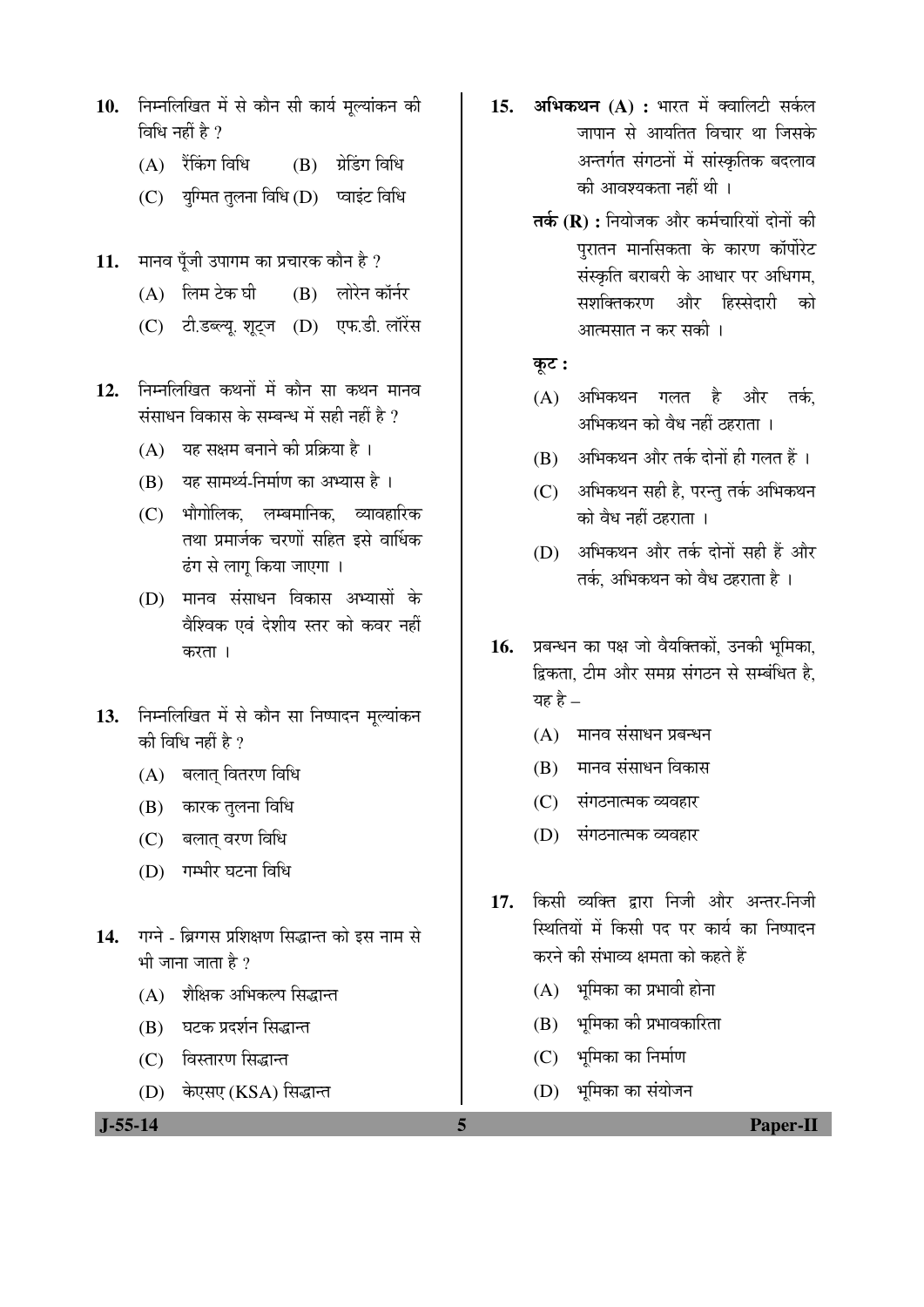- **18.** The essence of Exchange theory regarding formation of a group is
	- (A) People are attracted to one<br>another on the basis of another on the basis of exchange of similar attitudes towards common objects and goals.
	- (B) People are attracted to one another interacting with one another and cooperating to achieve the goals.
	- (C) People are attracted to one another by having propinquity to each other.
	- (D) People are attracted to one another by interacting through reward-cost outcomes.
- **19.** Being a Manager in an organization, if you are asked to enrich the job of your subordinate, you will not consider which of the following ?
	- (A) Remove some controls while retaining accountability.
	- (B) Increase the accountability of individuals to their work.
	- (C) Introduce new and more difficult tasks compared to those handled previously.
	- (D) Assign general tasks to people to make them experts in those tasks.

#### **20.** Match the following : **Theory of**

|                 | і пеогу ог<br>Leadership |              |                 | Propagator          |     | $\mathbf{d}$ . | Little prises | Indian National Trade Union                 |     |            |
|-----------------|--------------------------|--------------|-----------------|---------------------|-----|----------------|---------------|---------------------------------------------|-----|------------|
|                 | (a) Contingency          |              | $\mathbf{1}$ .  | <b>Martin Evans</b> |     |                | Congress      |                                             |     |            |
|                 | Theory                   |              |                 | and Robert          |     | (A)            | a, b, c, d    |                                             | (B) | a, d, b, c |
|                 |                          |              |                 | House               |     | (C)            | d, c, b, a    |                                             | (D) | b, d, a, c |
|                 | (b) Path-goal            |              | ii.             | Fred Fiedler        |     |                |               |                                             |     |            |
|                 | Theory                   |              |                 |                     | 25. |                |               | <b>Assertion</b> (A) : The                  |     | scope of   |
| (c)             | Situational              |              |                 | iii. Paul Hersey    |     |                |               | Industrial Relations is relative            |     |            |
|                 | Leadership               |              |                 | and Ken             |     |                |               | to business environment.                    |     |            |
|                 | Theory                   |              |                 | <b>Blanchard</b>    |     |                |               | <b>Reason</b> $(R)$ : It shall be Universal |     |            |
|                 | (d) Greatman             |              |                 | iv. Gordon          |     |                |               | and Perpetual.                              |     |            |
|                 | Theory                   |              |                 | Alport              |     | <b>Codes:</b>  |               |                                             |     |            |
|                 | (a)                      | (b)          | (c)             | (d)                 |     | (A)            |               | $(A)$ and $(R)$ are right.                  |     |            |
| (A)             | $\ddot{\mathbf{i}}$      |              | iii             | iv                  |     | (B)            |               | $(A)$ is right and $(R)$ is wrong.          |     |            |
| (B)             | $\mathbf{1}$             | iii          | iv              | $\mathbf{ii}$       |     | (C)            |               | $(A)$ is wrong and $(R)$ is right.          |     |            |
| (C)             | iii                      | 11           | $\mathbf{i}$    | iv                  |     | (D)            |               | (A) is right, but its explanation           |     |            |
| (D)             | iv                       | $\mathbf{i}$ | $\cdots$<br>111 | ii                  |     |                |               | given in $(R)$ is wrong.                    |     |            |
| <b>Paper-II</b> |                          |              |                 |                     | 6   |                |               |                                             |     | $J-55-14$  |

- **21.** Who is associated with the radical approach to industrial relations ?
	- (A) Mahatma Gandhi
	- (B) John T. Dunlop
	- (C) Karl Marx
	- (D) Allan Flandevs
- **22.** According to John T. Dunlop, the outputs of an Industrial Relations System include
	- (A) Agreements, customs and traditions of the work place and work community.
	- (B) Awards and orders of Government agencies.
	- (C) Regulations and policies of the management hierarchy.
	- (D) All the above.
- **23.** The institutional causes of industrial disputes do not include
	- (A) Technology and Machinery
	- (B) Recognition of Unions
	- (C) Membership of Unions
	- (D) Bargaining Unit
- **24.** Arrange the following in a sequence according to the years of their establishment from the earliest to latest
	- a. Indian Labour Conference
	- b. Central Board of Worker's Education
	- c. Standing Conference on Public Enterprises
	- d. Indian National Trade Union **Congress**
	- (A) a, b, c, d (B) a, d, b, c

- $(A)$   $(A)$  and  $(R)$  are right.
- (B) (A) is right and  $(R)$  is wrong.
- (C) (A) is wrong and  $(R)$  is right.
- (D) (A) is right, but its explanation given in (R) is wrong.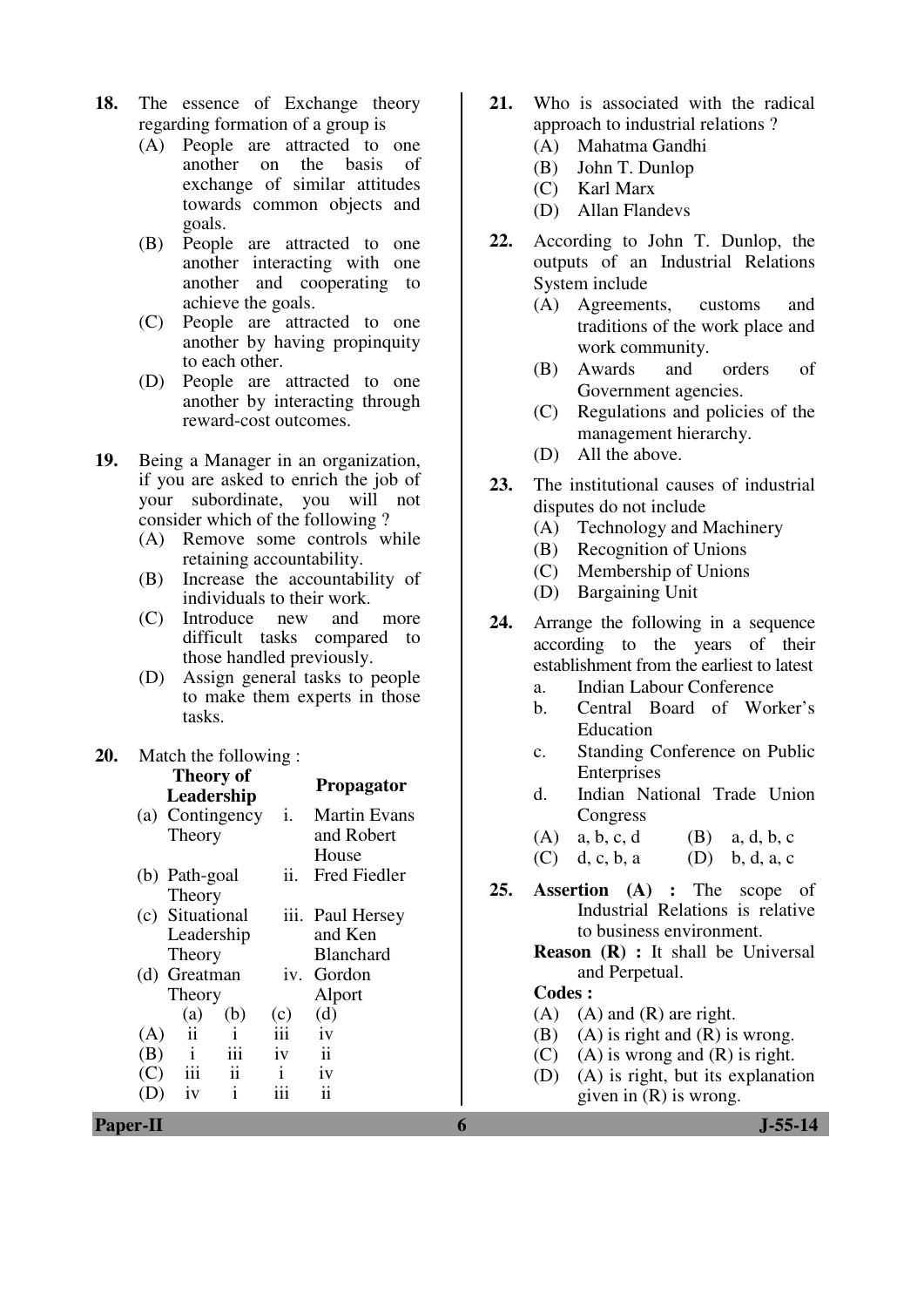- 18. समह निर्माण के लिए विनिमय सिद्धान्त का सार है
	- (A) लोग एक-दुसरे की ओर साझे उद्देश्यों और लक्ष्यों के विनिमय के आधार पर आकर्षित होते हैं ।
	- (B) लोग एक-दसरे से संवाद करते और लक्ष्यों की प्राप्ति के लिए सहयोग करते हए एक-दुसरे की ओर आकर्षित होते हैं ।
	- (C) लोग एक-दुसरे के समीप होने से एक-दूसरे की ओर आकर्षित होते हैं ।
	- (D) लोग एक-दुसरे की ओर, प्रतिफल-लागत के परिणाम सम्बन्धी संवाद करते हए. आकर्षित होते हैं ।
- 19. एक संगठन में प्रबन्धक होने के नाते. यदि आपसे अपने किसी अधीनस्थ कर्मचारी के कार्य के संवर्धन के लिए कहा जाए तो आप निम्नलिखित में से किस पर विचार नहीं करेंगे ?
	- (A) उत्तरदेयता को बनाये रखते हुए कुछ <u>नियन्त्रणों को हटाया जाएगा ।</u>
	- $(B)$  वैयक्तिकों की कार्य के प्रति उत्तरदेयता को बढाया जाएगा ।
	- (C) पहले की अपेक्षा नए एवं अधिक कठिन कार्य आरम्भ किये जाएँगे ।
	- $(D)$  उन्हें सामान्य कार्य सौंपे जाएँगे ताकि वे उन कार्यों के विशेषज्ञ हो जाएँ ।
- 20. **निम्नलिखित को सुमेलित कीजिए**:

#### नेतृत्व का सिद्धान्त प्रचारक a. आकस्मिकता सिद्धान्त i. मार्टिन ईवानस और रॉबर्ट हाऊस b. पथ-लक्ष्य सिद्धान्त ii. फ्रेड फीडलर c. स्थितिपरक नेतृत्व सिद्धान्त iii.पॉल हरसे और केन ब्लानकार्ड d. ग्रेटमैन सिद्धान्त iv. गोर्डन अल्पार्ट 󜅐ݟ **:**  a b c d  $(A)$  ii iii iv (B) i iii iv ii  $(C)$  iii ii i iv (D) iv i iii ii

- 21. निम्नलिखित में से औद्योगिक सम्बन्धों के उग्र उपागम से कौन सम्बंधित है ?
	- $(A)$  महात्मा गांधी
	- (B) जॉन टी. डनलप
	- (C) कार्ल मार्क्स
	- $(D)$  *पेलन फ्लानडे*व्स
- 22. जॉन टी. डनलप के अनसार, एक औद्योगिक सम्बन्ध प्रणाली में बहिर्वेशों में सम्मिलित हैं :
	- $(A)$  कार्य स्थल और कार्य समदाय के समझौते, रीति रिवाज और परम्पराएँ
	- (B) सरकारी एजेंसियों के अधिनिर्णय और आदेश
	- (C) प्रबन्धन उत्क्रम के विनियमन एवं नीतियाँ
	- (D) उपरोक्त सभी
- 23. औद्योगिक झगडों के अन्तर्गत संगठनात्मक कारकों में कौन सा कारक सम्मिलित नहीं है ?
	- $(A)$  प्रौद्योगिकी तथा मशीनरी
	- (B) ट्रेड युनियनों की मान्यता
	- (C) ट्रेड युनियनों की सदस्यता
	- (D) सौदाकार एकक
- 24. FEHMed को उनकी स्थापना वर्ष को ध्यान में <u>रखते हुए आरोही क्रम में व्यवस्थित कीजिए :</u>
	- (a) इंडियन लेबर कांफ्रेस
	- (b) सेंट्रल बोर्ड ऑफ वर्कर'स एजुकेशन
	- $(c)$  स्टैंडिंग कांफ्रेंस ऑन पब्लिक एंटरप्राइज
	- (d) इंडियन नेशनल ट्रेड युनियन कांग्रेस
	- (A)  $a, b, c, d$  (B)  $a, d, b, c$
	- (C) d, c, b, a (D) b, d, a, c
- 25. अभिकथन (A) : औद्योगिक सम्बन्धों का कार्यक्षेत्र व्यावसायिक परिवेश सापेक्ष है ।
	- **तर्क (R) :** यह वैश्विक तथा सर्वकालिक है ।
	- (A) (A) और (R) सही हैं ।
	- (B)  $(A)$  सही है और  $(R)$  गलत है।
	- $(C)$   $(A)$  गलत है और  $(R)$  सही है।
	- (D) (A) सही है, परन्तु (R) में दी गई इसकी व्याख्या गलत है ।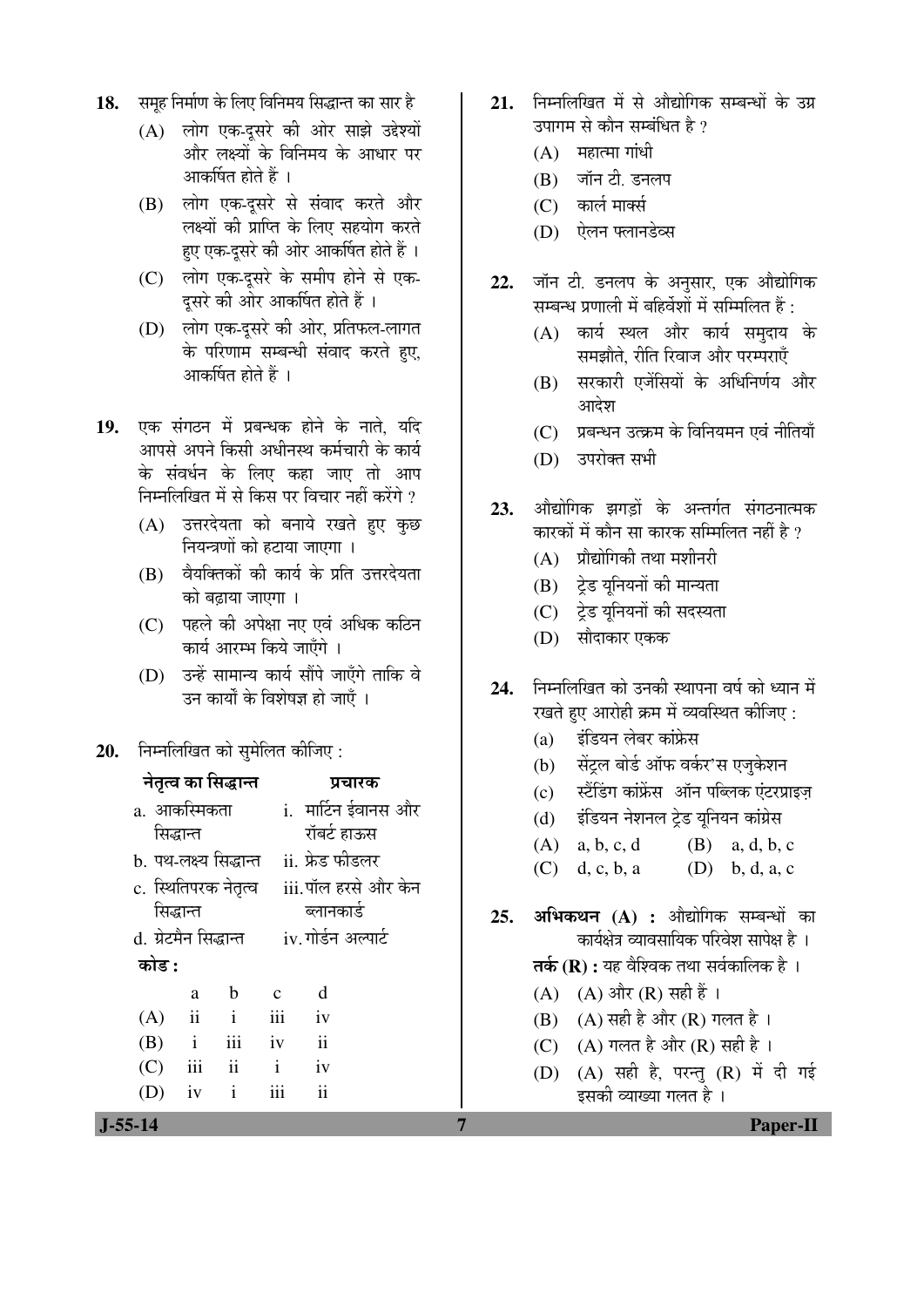| 26. | Match the following approaches to    |  |
|-----|--------------------------------------|--|
|     | trade unionism with the propounders. |  |

|     | Approach                                   |  |             |              | Propounder                         |
|-----|--------------------------------------------|--|-------------|--------------|------------------------------------|
|     | (a) Socio-<br>approach                     |  |             | i.<br>Frank  | Psychological Tannenbaum           |
|     | (b) Industrial<br>Democracy<br>approach    |  |             | ii. Selig    | Perlmaw                            |
|     | (c) Scarcity<br>Consciousness<br>approach  |  |             | Webbs        | iii. Sidney and<br><b>Bealrize</b> |
|     | (d) Sociological iv. Robert F.<br>approach |  |             | Hoxie        |                                    |
|     | <b>Codes:</b>                              |  |             |              |                                    |
|     |                                            |  | (a) (b) (c) | (d)          |                                    |
|     | $(A)$ iii i                                |  |             | iv ii        |                                    |
|     | $(B)$ ii iii                               |  |             | $i$ iv       |                                    |
|     | $(C)$ iv iii                               |  | ii          | $\mathbf{i}$ |                                    |
| (D) | $i$ ii                                     |  | iii         | iv           |                                    |

**27.** The Jamshedpur Labour Union is

- (A) a general union.
- (B) an industrial union.
- (C) a craft union.
- (D) an industrial federation.
- **28.** Arrange the following in a sequence according to the years of their establishment from the earliest to the latest :
	- a. Madras Labour Union
	- b. Bombay Mill Hands Association
	- c. AITUC

d. Indian Federation of Labour

#### **Codes :**

(A) c, d, b, a (B) a, c, d, b (C) d, b, c, a (D) b, a, c, d

**Paper-II 8 J-55-14**

- **29.** The provision of Unfair Labour Practices is incorporated under which labour legislation ?
	- (A) The Trade Unions Act
	- (B) The Industrial Employment (Standing Orders) Act
	- (C) The Industrial Disputes Act
	- (D) The Factories Act
- **30.** Which one of the following is not a manifestation of inter-union rivalry ?
	- (A) A registered union pressurizing the employer to call it for negotiation on issues which are already agreed upon with the recognized union.
	- (B) A registered union claiming itself to be the majority union and as such pressurising the employer to accord the recognition status to it.
	- (C) Two rival groups of members emerging within a union expressing their support to two separate office bearers of the union.
	- (D) The members of two registered unions getting engaged in a blame game while performing a job that calls for team work.
- **31.** Which Article of the Indian Constitution deals with Right to Freedom of Association ?
	- (A) Article 15
	- (B) Article 17
	- (C) Article 19
	- (D) Article 23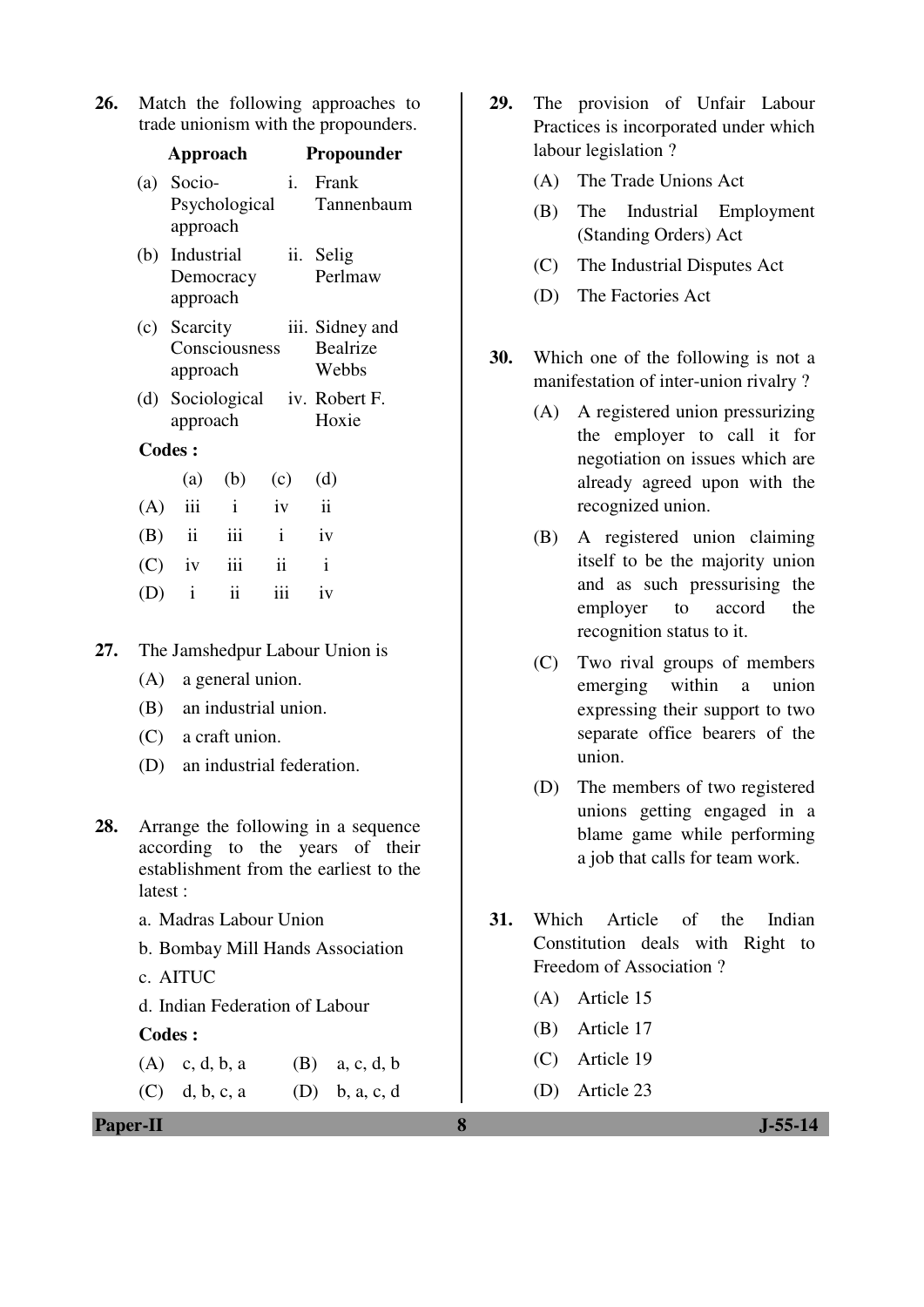26. निम्नलिखित ट्रेड यूनियनवाद के उपागमों और उनके प्रतिपादकों को सुमेलित कीजिए :

|                             | उपागम                                      |                                             |                   |  | प्रतिपादक                                                |    |
|-----------------------------|--------------------------------------------|---------------------------------------------|-------------------|--|----------------------------------------------------------|----|
|                             | a. सामाजिक-मनोवैज्ञानिक i. फ्रेंक टानिनबाम |                                             |                   |  |                                                          |    |
|                             | उपागम                                      |                                             |                   |  |                                                          |    |
|                             |                                            |                                             |                   |  | b. औद्योगिक लोकतांत्रिक ii. सेलिग पेरलमाउ                |    |
|                             | उपागम                                      |                                             |                   |  |                                                          |    |
|                             |                                            |                                             |                   |  | c. दुर्लभ चेतना उपागम     iii.सिडनी और<br>बीलराइस वैब्बस |    |
|                             |                                            |                                             |                   |  | d. समाजशास्त्रीय उपागम    iv. रॉबर्ट एफ. होक्सी          | 30 |
| कोड :                       |                                            |                                             |                   |  |                                                          |    |
|                             | a                                          |                                             | b c d             |  |                                                          |    |
|                             |                                            |                                             | $(A)$ iii i iv ii |  |                                                          |    |
|                             |                                            |                                             | $(B)$ ii iii i iv |  |                                                          |    |
|                             |                                            |                                             | $(C)$ iv iii ii i |  |                                                          |    |
|                             |                                            |                                             | $(D)$ i ii iii iv |  |                                                          |    |
|                             |                                            |                                             |                   |  |                                                          |    |
| 27.    जमशेदपुर श्रम संघ है |                                            |                                             |                   |  |                                                          |    |
|                             |                                            | (A) एक सामान्य संघ                          |                   |  |                                                          |    |
|                             |                                            | (B) एक औद्योगिक संघ                         |                   |  |                                                          |    |
|                             | (C) एक शिल्पीय संघ                         |                                             |                   |  |                                                          |    |
|                             | (D) एक औद्योगिक महासंघ                     |                                             |                   |  |                                                          |    |
|                             |                                            |                                             |                   |  |                                                          |    |
|                             |                                            |                                             |                   |  | <b>28.</b> निम्नलिखित को उनके स्थापना वर्ष से आरोही      |    |
| (a)                         | क्रम में व्यवस्थित कीजिए :                 |                                             |                   |  |                                                          |    |
|                             | मद्रास लेबर युनियन                         |                                             |                   |  |                                                          |    |
| (c)                         | (b) बॉम्बे मिल हैंड्स एसोसिएशन             |                                             |                   |  |                                                          |    |
| (d)                         |                                            | एआईटीयूसी (AITUC)<br>इंडियन फैडरेशन ऑफ लेबर |                   |  |                                                          |    |
| कोड :                       |                                            |                                             |                   |  |                                                          | 31 |
|                             |                                            |                                             |                   |  |                                                          |    |
| (A)                         | c, d, b, a                                 |                                             |                   |  | $(B)$ a, c, d, b                                         |    |
|                             | $(C)$ d, b, c, a                           |                                             |                   |  | $(D)$ b, a, c, d                                         |    |

- 29. निम्नलिखित श्रम विधानों में से किस अधिनियम में अनुचित श्रम अभ्यासों के प्रावधान सम्मिलित किये गए हैं ?
	- $(A)$  ट्रेड यूनियन अधिनियम
	- (B) औद्योगिक नियोजन (स्थायी आदेश) अधिनियम
	- $(C)$  औद्योगिक विवाद अधिनियम
	- $(D)$  कारखाना अधिनियम
- िनम्नलिखित में से कौन सा अन्तर यूनियन प्रतिद्वन्द्वता का आविर्भाव नहीं है ?
	- (A) एक पंजीकृत युनियन जो नियोजक पर ऐसी समस्याओं पर बातचीत करने का दबाव डाल रही हो जिन्हें मान्यता प्राप्त यूनियन के साथ बातचीत द्वारा पहले से ही निपटा लिया गया हो ।
	- $(B)$  एक पंजीकृत यूनियन जो बहुयमत में होने का दावा करती हो और इस हैसियत से नियोजक पर इसे युनियन को मान्यता प्रदान करने के लिए दबाव डाल रहा हो ।
	- (C) एक ही यूनियन के सदस्यों के दो प्रतिद्वन्दी समूह जब यूनियन के दो अलग-अलग पदाधिकारियों का समर्थन कर रहे हों ।
	- (D) दो पंजीकृत यूनियनों के सदस्य जब एक-दूसरी यूनियन पर उस कार्य के निष्पादन के लिए दोषारोपण में उलझे हों जबकि वह कार्य सबके मिलजुल कर काम करने की माँग करता हो ।
- <u>भारत के संविधान का कौन सा अनुच्छे</u>द संघ बनाने की स्वतन्त्रता के अधिकार से सम्बंधित है ?

| (A) अनुच्छेद 15 (B) अनुच्छेद 17 |                 |
|---------------------------------|-----------------|
| (C) अनुच्छेद 19                 | (D) अनुच्छेद 23 |

 **J-55-14 9 Paper-II**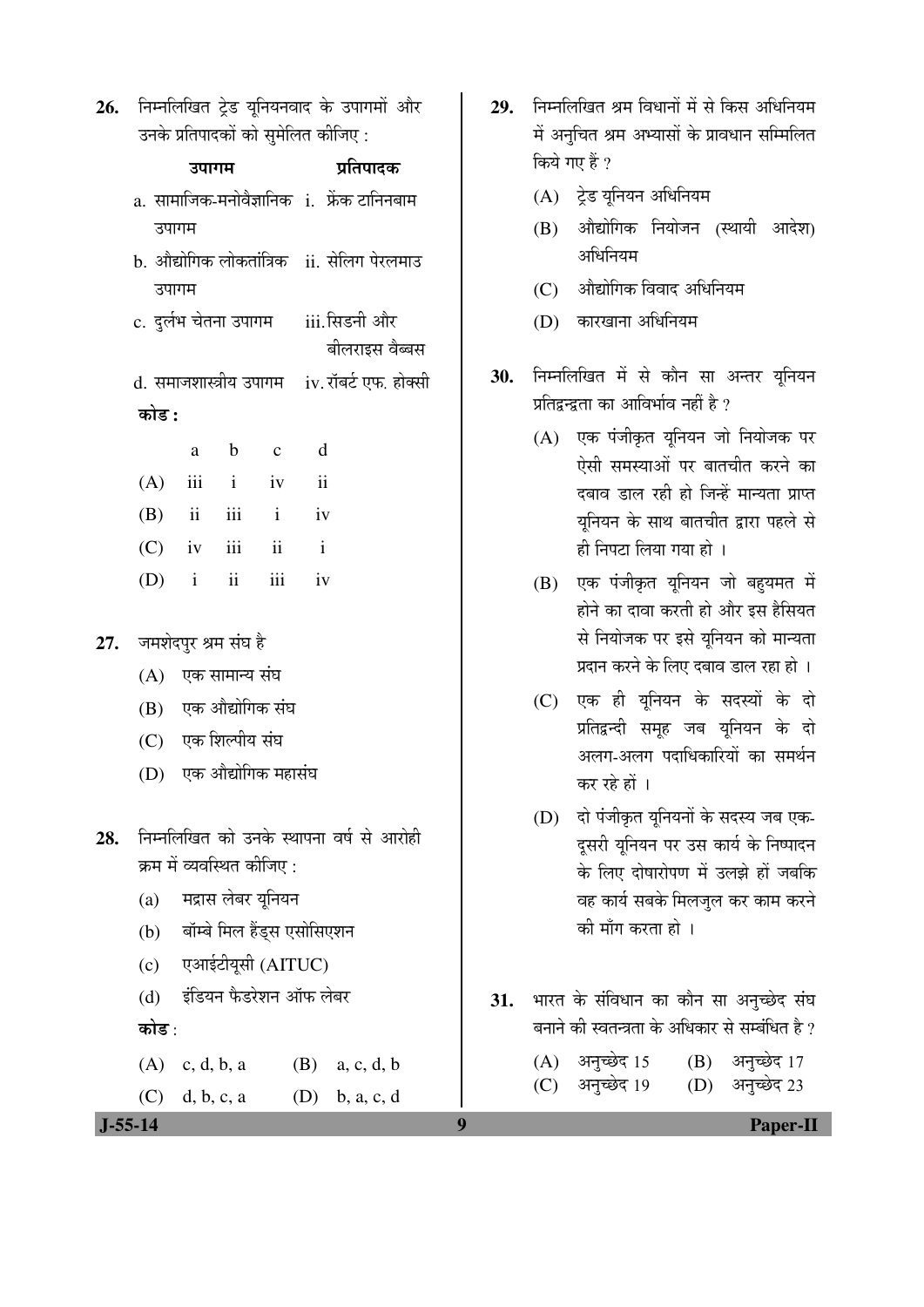- **32.** Which of the following conventions of the ILO has not been ratified by India ?
	- (A) Convention relating to Forced Labour.
	- (B) Convention relating to Freedom of Association and Right to Organise.
	- (C) Convention relating to Equal Remuneration.
	- (D) Convention relating to Discrimination (Employment/Occupation)
- **33.** Under the Factories Act, it is compulsory for an employer to appoint a safety officer in his factory, if the number of workers employed in factory is
	- (A) 400 (B) 600
	- (C) 800 (D) 1000
- **34.** Which of the following factors is not responsible for growth of social and labour legislation ?
	- (A) Early industrialisation
	- (B) Rise of Unionism
	- (C) Establishment of ILO
	- (D) Ethnic association
- **35.** The amount of funeral benefit under the Employees' State Insurance Act is
	- $(A)$  ₹ 2,500 (B) ₹ 3,500

(C) ₹5,000 (D) ₹10,000

**Paper-II** J-55-14

- **36.** Which of the following is not affected by the Trade Unions Act ?
	- (A) Any agreement between partners as to their own business.
	- (B) Any agreement between an employer and those employed by him as to such employment.
	- (C) Any agreement in consideration on the sale of the goodwill of business or of instruction in any profession, trade or handicraft.
	- (D) All of these.
- **37.** Chronologically arrange the years of enactments from earliest to latest of labour legislations relating to wages and remunerations given below :
	- a. Minimum Wages Act
	- b. Payment of Wages Act
	- c. Equal Remuneration Act
	- d. Payment of Bonus Act

| $(A)$ a, b, c, d | $(B)$ a, c, d, b |
|------------------|------------------|
| $(C)$ b, a, d, c | $(D)$ b, a, c, d |

- **38.** Which of the following is not considered as "Wage" under the provisions of Payment of Wages Act ?
	- (A) Any sum paid to the employed person to defray special expenses entailed by him by the nature of his employment.
	- (B) Any remuneration to which the person is entitled in respect of overtime work.
	- (C) Any sum to which the person employed under any scheme framed under any law in force.
	- (D) All of these.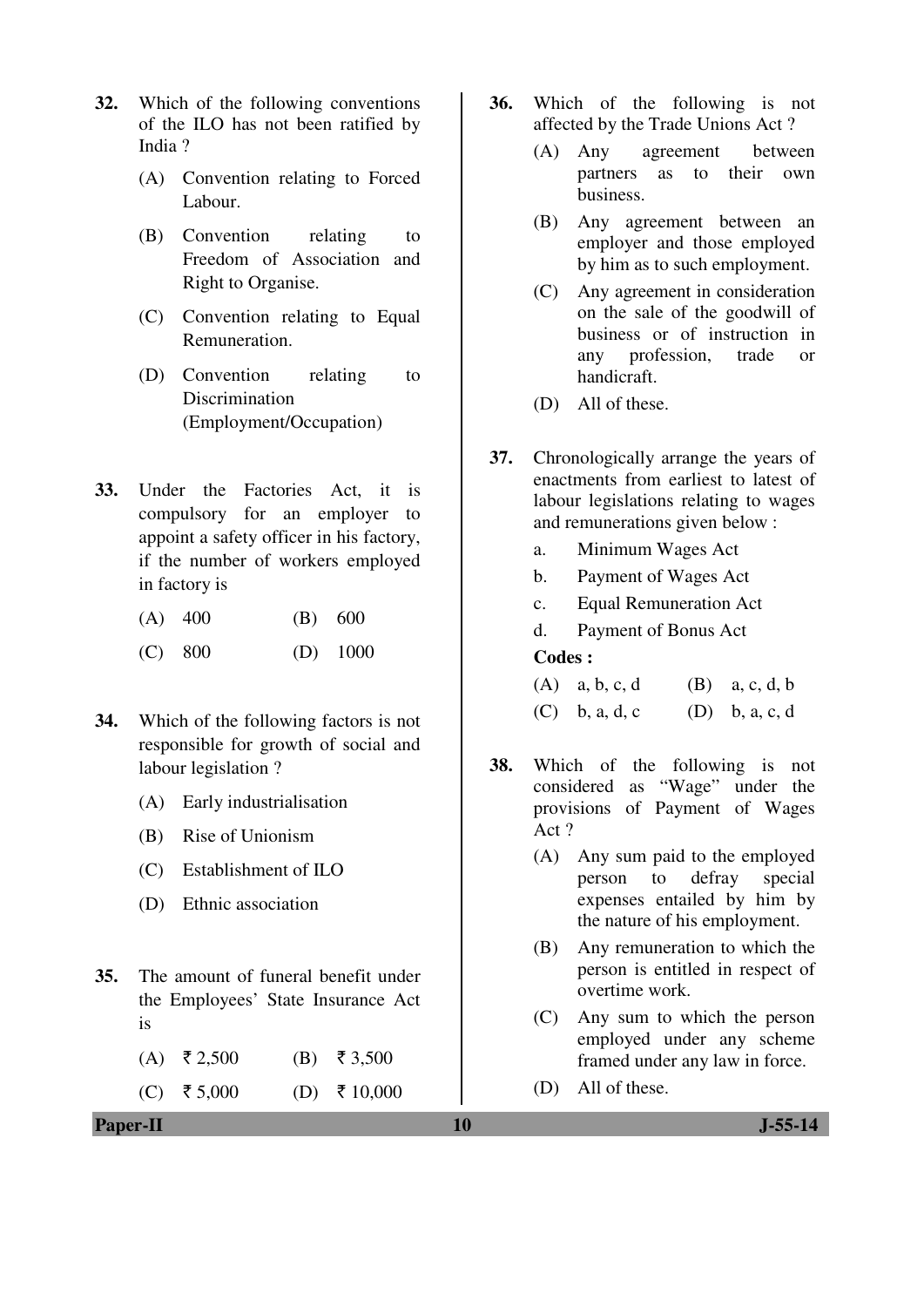- **32.** अन्तर्राष्ट्रीय श्रम संगठन (आईएलओ) के निम्नलिखित कंवेन्शनों में से किस की भारत ने संपष्टि नहीं की है ?
	- (A) बेगार सम्बन्धी कंवेन्शन
	- (B) संघ बनाने की स्वतन्त्रता और इसके आयोजन का अधिकार सम्बन्धी कंवेन्शन
	- (C) समान पारिश्रमिक सम्बन्धी कंवेन्शन
	- (D) भेदभाव (रोजगार/व्यवसाय) सम्बन्धी कंवेन्शन
- 33. कारखाना अधिनियम के अधीन एक नियोजक के लिए यह अनिवार्य है कि वह अपने कारखाने में एक सुरक्षा अधिकारी की नियुक्ति करे । यदि उसके कारखाने में काम करने वाले कर्मियों की गिनती है $\cdot$ 
	- (A) 400 (B) 600
	- (C) 800 (D) 1000
- **34.** निम्नलिखित कारकों में से कौन सा कारक सामाजिक एवं श्रम कानूनों के विकास के लिए जिम्मेवार नहीं है ?
	- $(A)$  पर्व औद्योगिकीकरण
	- (B) यूनियनवाद का उदय
	- (C) आईएलओ की स्थापना
	- (D) संजातीय संघ
- 35. कर्मचारी राज्य बीमा अधिनियम के अधीन अन्त्येष्टि संस्कार के लिए किस राशि का प्रावधान है ?
	- $(A)$  ₹ 2500 (B) ₹ 3500
	- (C) ₹ 5000 (D) ₹ 10,000
- 36. निम्नलिखित में से किस पर टेड यनियन अधिनियम का प्रभाव नहीं होता ?
	- $(A)$  दो भागीदारों के बीच अपने व्यवसायों से सम्बंधित कोई अनुबन्ध
	- (B) एक नियोजक और उसके कर्मचारियों के बीच उस रोजगार से सम्बंधित कोई अनुबन्ध
	- (C) किसी व्यवसाय के सुनाम अथवा किसी व्यवसाय, धंधे अथवा हस्तशिल्प अनुदेश के विक्रय के प्रतिफल के लिए किया कोई अनुबन्ध
	- (D) उपरोक्त सभी
- 37. निम्नलिखित मजदूरी एवं पारिश्रमिक सम्बन्धी अधिनियमों को कालक्रमानुसार आरोही क्रम में व्यवस्थित कीजिए :
	- $(a)$  न्युनतम मजदुरी अधिनियम
	- (b) मजदूरी संदाय अधिनियम
	- (c) समान पारिश्रमिक अधिनियम

(d) बोनस संदाय अधिनियम कोड :

- (A) a, b, c, d (B) a, c, d, b (C) b, a, d, c  $(D)$  b, a, c, d
- 38. निम्नलिखित में से किसको मजदरी संदाय अधिनियम के प्रावधानों के अधीन 'मजदूरी' नहीं माना जाता  $\overline{v}$ 
	- $(A)$  कोई राशि जो किसी रोजगार पर लगे व्यक्ति को उसके द्वारा ऐसे विशेष कार्य पर खर्च करने के लिए दी जाती है जिस पर उस रोजगार की प्रकृति को देखते हए ऐसा करना आवश्यक हो ।
	- $(B)$  पेसा पारिश्रमिक जिसके लिए समयोपरि कार्य करने हेतु कोई व्यक्ति अधिकार रखता हो ।
	- (C) ऐसी राशि जो किसी लागू कानून के अधीन किसी स्कीम के अन्तर्गत भर्ती हुए <u>व्यक्ति को दी जाती है</u> ।
	- $(D)$   $\bar{c}$ उपरोक्त सभी

 **J-55-14 11 Paper-II**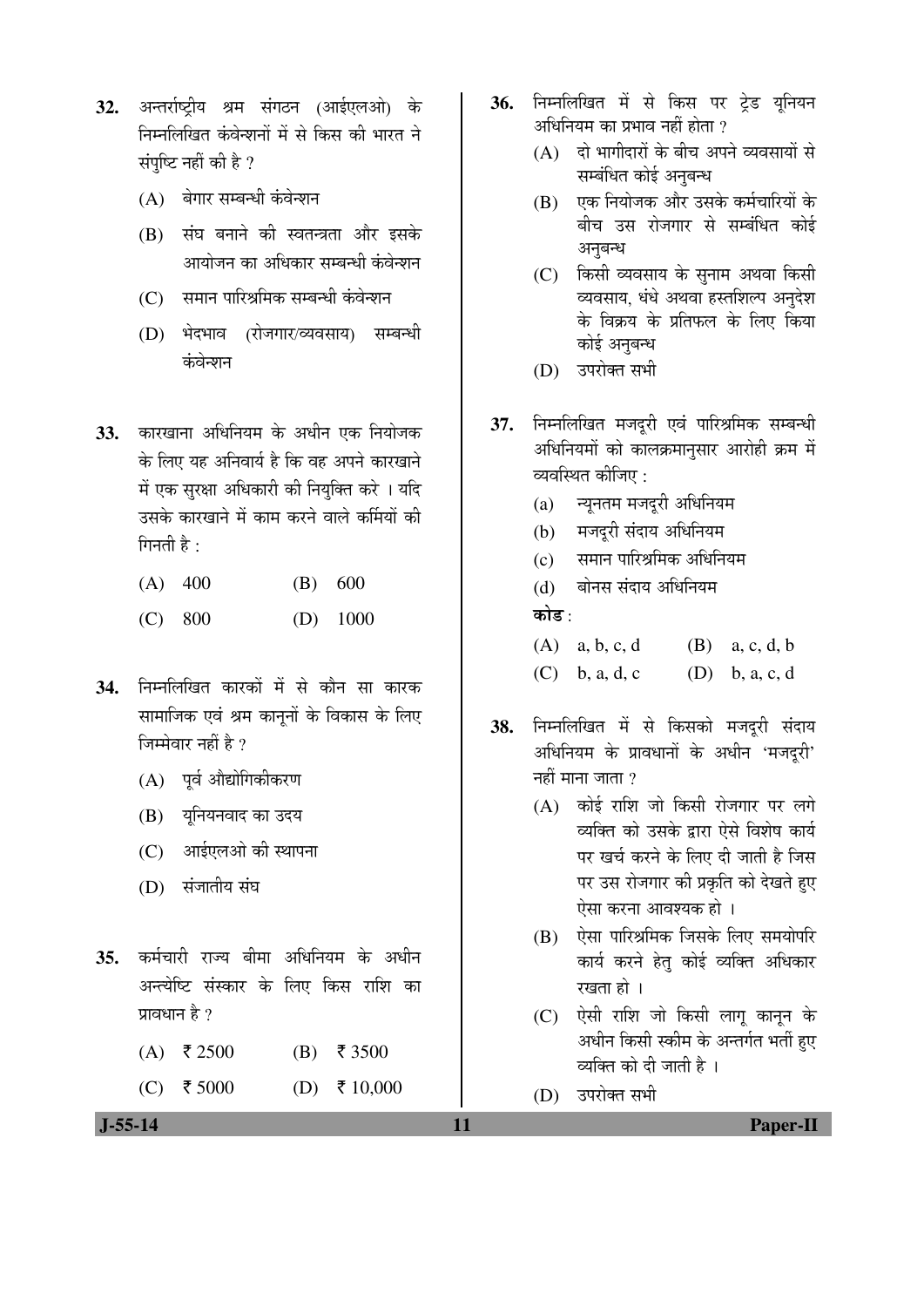- **39.** In the landmark judgement by Supreme Court in case of "Bangalore Water supply and Sewerage Board Vs. A. Rajappa" which of the following is not considered as essential requisite for defining "Industry" ?
	- (A) Systematic Activity
	- (B) Profit-motive and capital investment
	- (C) Co-operation between employer and employees
	- (D) Production and/or distribution of goods and services scheduled to satisfy human wants and wishes.
- **40.** Match the following according to the types of bonus :
	- (a) Attendance bonus paid over an unbroken series of years. i. Pooja Bonus
	- (b) Biannual payment of a Month's salary for a long time which has become an implied condition of service. ii. Profitbased Bonus
	- (c) Payment of a lump sum amount during Pooja time. iii. Customary Bonus
	- (d) An amount paid iv. Contrabeing linked with dividend ctual Bonus

 **Codes :** 

|              | (a) (b) (c) (d) |              |                          |
|--------------|-----------------|--------------|--------------------------|
|              | $(A)$ i iii iv  |              | $\overline{\mathbf{ii}}$ |
|              | $(B)$ iii iv i  |              | $\overline{\mathbf{u}}$  |
| $(C)$ iii ii |                 | $\mathbf{i}$ | iv                       |
| $(D)$ ii iii |                 | $\mathbf{i}$ | iv                       |

- **41.** Who spearheaded the Welfare Movement during the early industrialisation period ?
	- (A) Robert Owen
	- (B) Robert Katz
	- (C) Andrew Ure
	- (D) Sheebhom Rowntree
- **42.** Baveridge Plan is associated with
	- a. Unemployment
	- b. Disability
	- c. Loss of livelihood
	- d. Retirement benefits

- $(A)$  b, c and d  $(B)$  b and d
- $(C)$  c and d  $(D)$  a, b, c and d
- **43.** Which of the following statements about CSR provision in the new Companies Bill passed in parliament is not true ?
	- (A) It is compulsory for a company to spend on CSR if its net worth is at least  $\bar{\tau}$  500 crore.
	- (B) There is provision for minimum turnover of  $\bar{\tau}$  800 crore.
	- (C) The net profit of at least  $\bar{z}$  5 crore in a year is a condition for compulsory spending on CSR.
	- (D) The companies have to spend 2% of its average profits of three years on corporate social responsibility.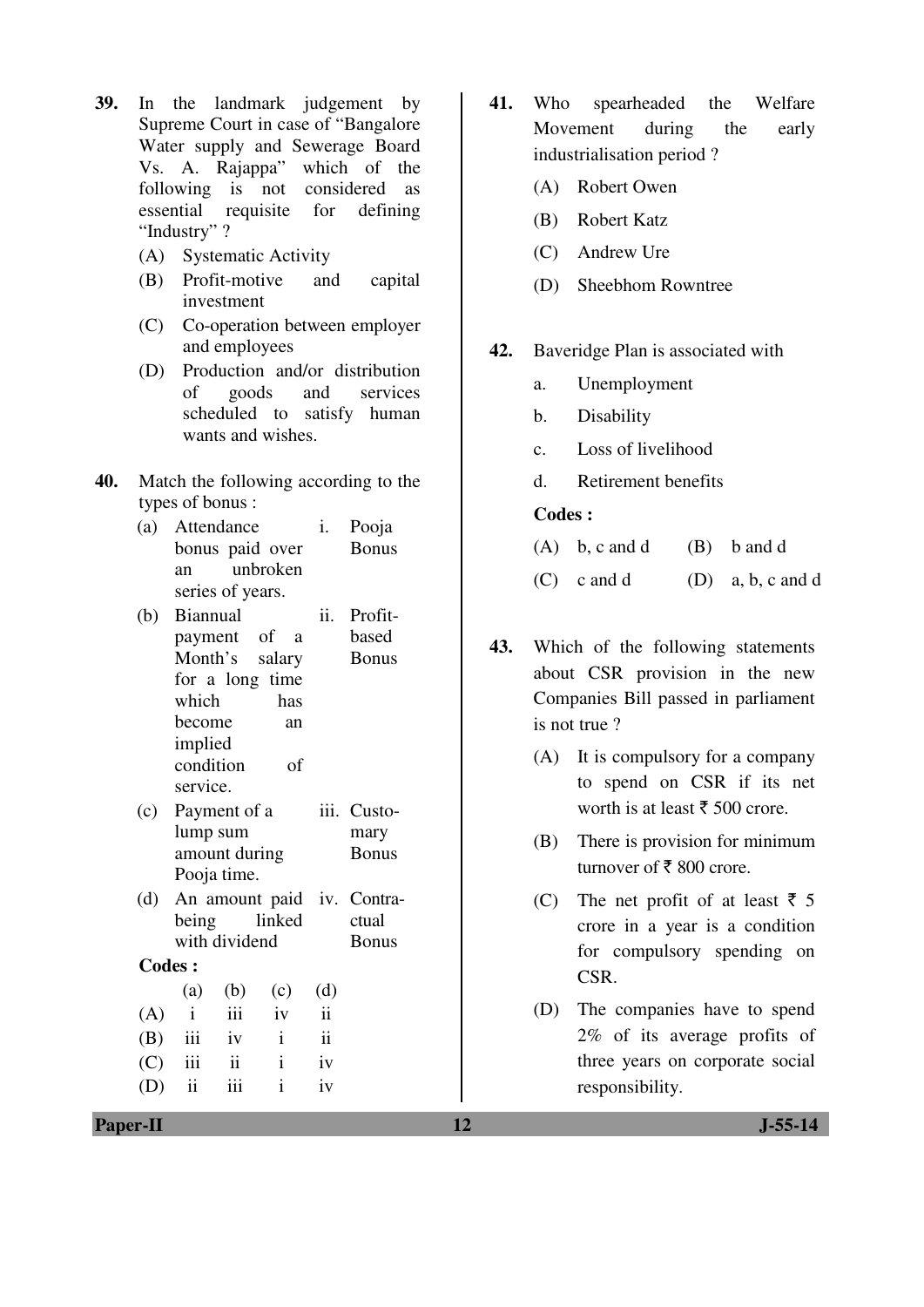- 39. <u>"बैंगलौर वाटर सप्लाई और सीवरेज बोर्ड बना</u>म ए. राजप्पा" के ऐतिहासिक निर्णय के अनुसार, 'उद्योग' को परिभाषित करने के लिए निम्नलिखित में से किसे अनिवार्य तत्त्व नहीं माना $\overline{S}$ ाला $\overline{S}$ 
	- $(A)$  विधिवत क्रिया-कलाप
	- $(B)$  लाभ-प्रयोजन एवं पूँजी निवेश
	- $(C)$  नियोजक और कर्मचारियों के बीच सहकारिता
	- (D) मानवीय आवश्यकताओं को पूरा करने के लिए जिन उत्पादों एवं सेवाओं का उत्पादन और/अथवा वितरण होता है ।
- 40. बोनस के प्रकार के अनुसार निम्नलिखित को समेलित कीजिए :
	- a. हाजिरी बोनस जो वर्षों i. पूजा बोनस की श्रृंखला के अट्ट होने पर दिया जाता है ।
	- b. किसी दीर्घ समय के लिए दो वर्षों में एक बार एक मास के वेतन के बराबर की अदायगी जो सेवा की निहित शतं बन गई है । ii. लाभ-आधारित बोनस
	- c. पूजा त्योह एकमुश गोनस
	- d. लाभांश राशि क नस

a b c d

 $(A)$  i iii iv ii

(B) iii iv i ii

 $(C)$  iii ii i iv

(D) ii iii i iv

#### 󜅐ݟ **:**

| गालार पर                     | III.પ્રવાષસ્ <sub>ર</sub> ષ |
|------------------------------|-----------------------------|
| त दी गई राशि                 |                             |
| ा से सम्बंधित<br>न्री अदायगी | iv. संविदा बो               |
|                              |                             |

- **41.** प्रारम्भिक औद्योगिकीकरण के समय के दौरान कल्याण आन्दोलन की कमान किसके हाथ में थी $, 2$ 
	- $(A)$  रॉबर्ट ओवन  $(B)$  रॉबर्ट काज
	- (C) एण्ड्रियु यूरे (D) शीबम राउंट्री
- 42. बेवरिज योजना का सम्बन्ध है
	- (a) बेरोजगारी (b) अक्षमता
	- $(c)$  जीविका की हानि  $(d)$  निवृत्त लाभ कोड :
	- $(A)$  b, c और d  $(B)$  b और d
	- $(C)$  c और d  $(D)$  a, b, c और d
- 43. संसद द्वारा पारित नव कम्पनी बिल के अनुसार सीएसआर के प्रावधानों के अन्तर्गत निम्नलिखित कथनों में से कौन सा कथन सही नहीं है  $\overline{?}$ 
	- $(A)$  एक कम्पनी के लिए सी एस आर के लिए व्यय करना अनिवार्य है यदि उसकी विशुद्ध हैसियत कम से कम ₹ 500 करोड़ की है ।
	- (B) इसमें ₹ 800 करोड़ की न्यूनतम बिक्री का प्रावधान है ।
	- $(C)$  सीएसआर में व्यय करने का अनिवार्य प्रावधान है यदि कम्पनी का शुद्ध लाभ कम से कम  $\xi$  5 करोड वार्षिक हो ।
	- $(D)$  कम्पनियों को अपने तीन वर्षों के औसत लाभ से 2 प्रतिशत कॉर्पोरेट सामाजिक दायित्व पर व्यय करना होगा ।

 **J-55-14 13 Paper-II**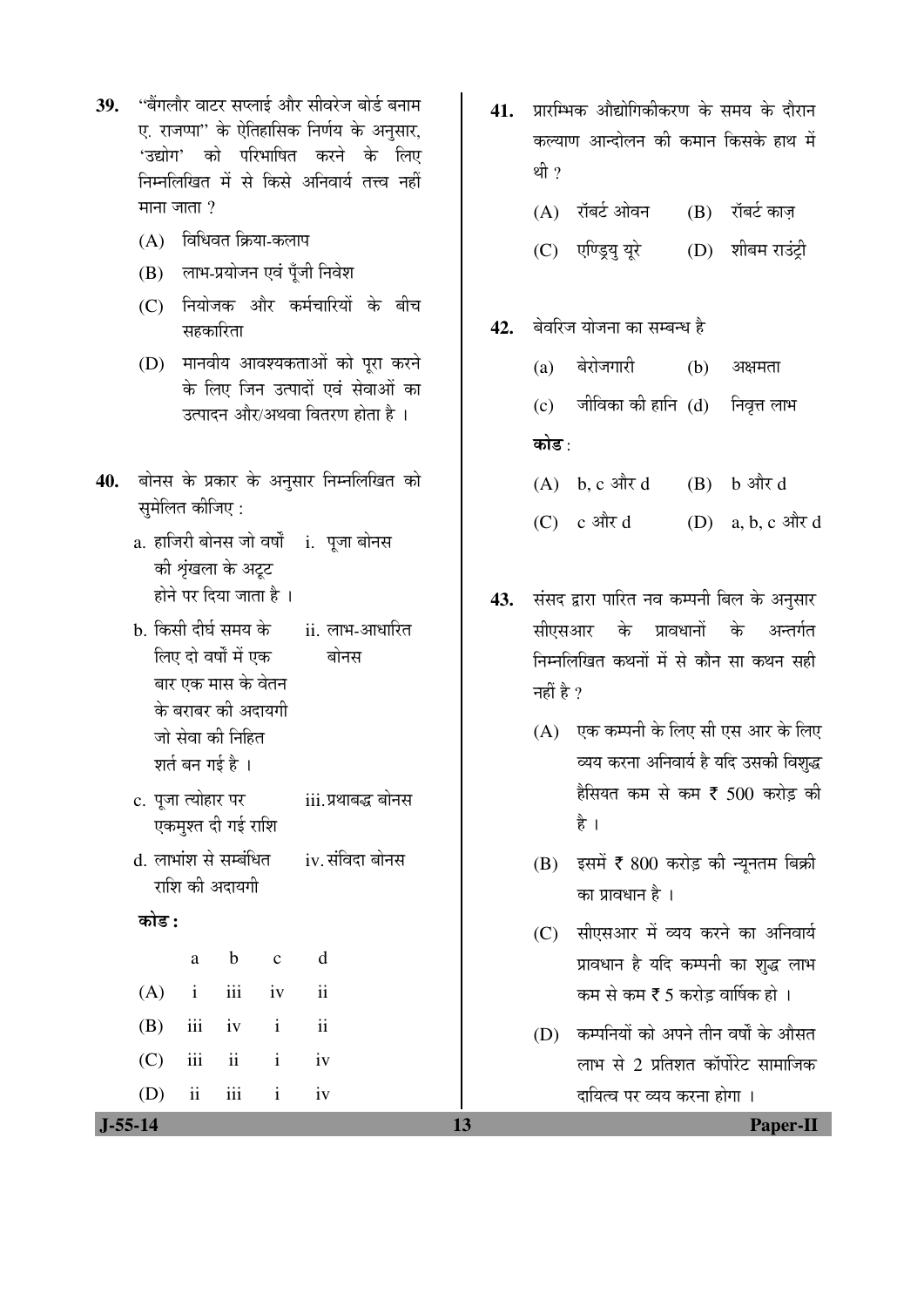- **44.** 'A place for everything and everything in its place' is the basic underlying principle of
	- (A) Safety
	- (B) House-keeping
	- (C) Workplace governance
	- (D) None of the above
- **45.** Under which legislation, housing is a statutory provision ?
	- (A) The Factories Act
	- (B) The Mines Act
	- (C) The Plantation Labour Act
	- (D) All the above
- **46.** Which of the following statements about 'labour' is false ?
	- (A) Labour is not a commodity.
	- (B) Labour is perishable and does not last.
	- (C) Labour is inseparable from labourer himself.
	- (D) Rapid adjustment of supply of labour to its demand is possible.
- **47. Assertion (A) :** The 'hard boiled' business man's approach is that 'labour' is an inevitable nuisance constancy asking for more.
	- **Reason (R) :** Unlike west, in India it was hardly realised that labour is important for the social and economic processes of an egalitarian society.

#### **Codes :**

- (A) The (A) is wrong if considered by its basic philosophy and (R) validates the (A).
- (B) (A) is right and  $(R)$  is wrong.
- $(C)$  (A) and  $(R)$  are wrong.
- (D) (A) right, but (R) does not validate the (A).
- **48.** Which of the following trends are currently seen in the employment front in India ?
	- a. Increased women labour force participation.
	- b. Underemployment.
	- c. Growing employment in informal sector.
	- d. Increasing demand for unskilled manpower.

- $(A)$  a, b and d  $(B)$  a, b and c
- $(C)$  b, c and d  $(D)$  a, c and d
- **49.** Which of the following have been devoted to reduce inter-firm and inter-area wage differentials in India ?
	- (A) Joint Negotiation Committees
	- (B) Wage Boards
	- (C) Works committee
	- (D) Joint Councils
- **50.** Under which of the following incentive plans "a worker is guaranteed a minimum wage on the time basis. Then a standard time is fixed for the completion of every work and if the worker completes the work in less time, he is given a bonus of the time actually saved in proportion to the total time" ?
	- (A) Halsey Premium System
	- (B) Rowan Premium System
	- (C) Barth System
	- (D) The Emersion Efficiency System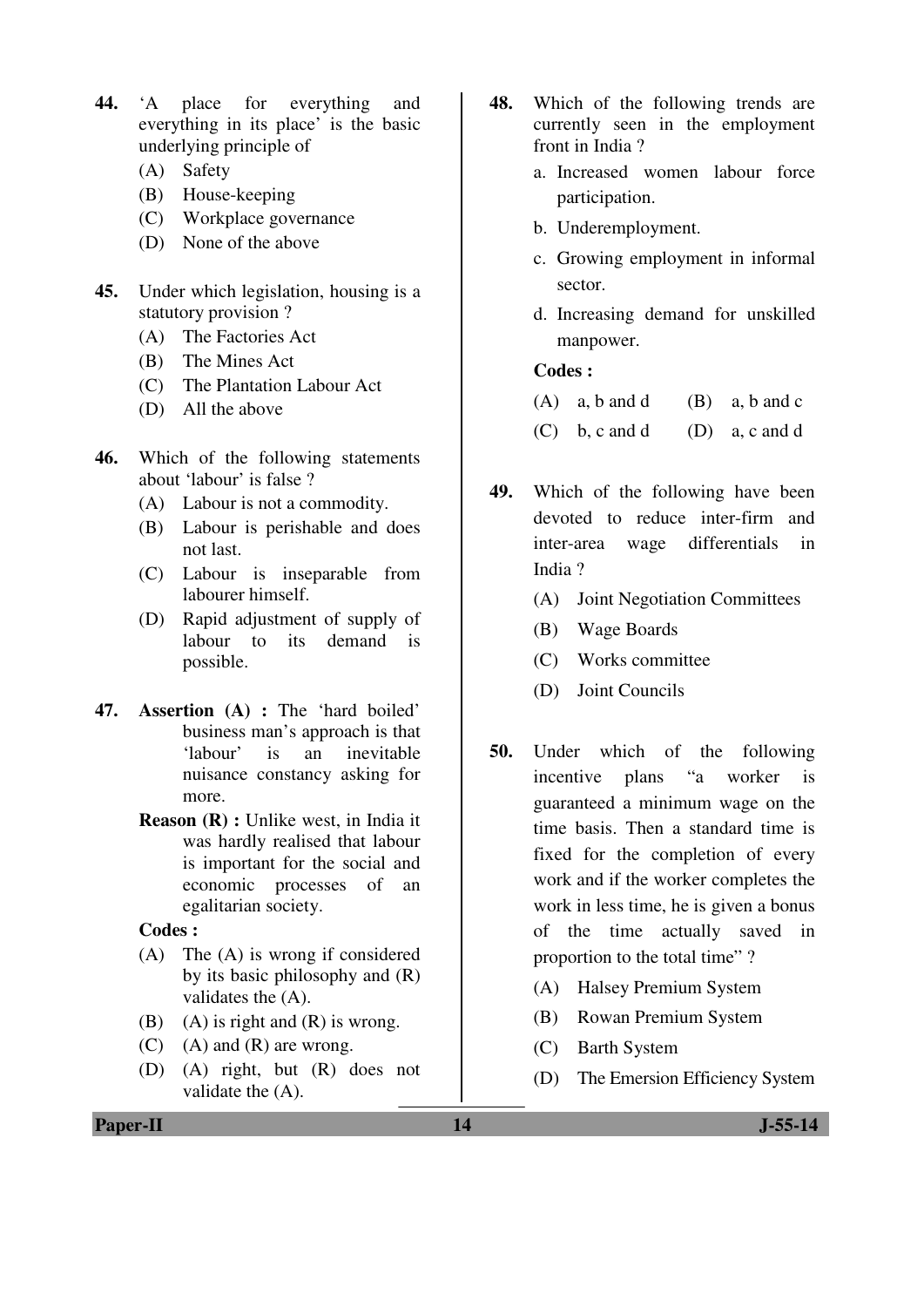- 44. 'सभी वस्तुओं के लिए एक स्थान, सभी वस्त्**एँ** अपने स्थान पर' किसका आधारभुत सिद्धान्त है ?
	- $(A)$  सुरक्षा
	- (B) हाऊस कीपिंग
	- $(C)$  कार्यस्थल शासन
	- (D) उपरोक्त में से कोई नहीं
- **45.** किस विधायन के अन्तर्गत, आवास एक संवैधानिक प्रावधान है ?
	- $(A)$  कारखाना अधिनियम
	- (B) खान अधिनियम
	- $(C)$  बागान श्रम अधिनियम
	- (D) उपरोक्त सभी
- 46. निम्नलिखित में से 'श्रम' सम्बन्धी कौन सा कथन गलत है $\,$ ?
	- $(A)$  श्रम कोई वस्तु नहीं है ।
	- (B) श्रम क्षय योग्य है और यह देर तक बचा नहीं रहता ।
	- (C) श्रम को श्रमिक से अलग नहीं किया जा सकता ।
	- (D) श्रम की आपूर्ति और श्रम की माँग का समायोजन तीव्रता से किया जाना संभव है ।
- 47. **अभिकथन (A) :** 'हार्ड बोइल्ड' व्यावसायिक का उपागम यह है कि "श्रम एक अचुक सिरदर्द है, श्रम सदैव ही वृद्धि की माँग करता रहता है ।''
	- **तर्क (R) :** पश्चिमी देशों से उलट, भारत में यह समझने का प्रयास ही नहीं किया गया कि न्याय संगत समाज की सामाजिक एवं आर्थिक प्रक्रियाओं के लिए श्रम आवश्यक है ।
	- कोड :
	- $(A)$   $(A)$  गलत है यदि इसके आधारभूत दर्शन को ध्यान में रखा जाए और  $(A)$ को  $(R)$  वैधता प्रदान करता है।
	- (B)  $(A)$  सही है और (R) गलत है ।
	- (C) (A) और (R) गलत हैं।
	- (D)  $(A)$  सही है परन्त  $(A)$  को  $(R)$  वैध नहीं बनाता ।
- 48. भारत की रोजगारी के क्षेत्र के निम्नलिखित मौजूदा झुकावों से कौन से झुकाव दिखाई देते हैं ?
	- (a) महिला श्रम दल की भागीदारी में वृद्धि
	- (b) अपूर्ण रोजगार
	- (c) असंगठित क्षेत्रों में रोजगार की उन्नति
	- (d) । अकशल मजदरों की माँग में वृद्धि कोड़ $\cdot$
	- $(A)$  a, b  $\frac{d}{dx}d$  (B) a, b  $\frac{d}{dx}c$
	- $(C)$  b, c  $\frac{3\pi}{d}$  d  $(D)$  a, c  $\frac{3\pi}{d}$  d
- 49. भारत में अन्तर-फर्म और अन्तर-क्षेत्रीय मजदूरी विभिन्नता को कम करने में निम्नलिखित में से कौन लगे हए हैं ?
	- $(A)$  संयुक्त वार्ता कमेटियाँ
	- (B) मजदूरी बोर्ड
	- $(C)$  कार्य समिति
	- (D) संयुक्त परिषदें
- **50.** निम्नलिखित प्रोत्साहन योजना में से किसके अधीन ''एक कर्मी को समय आधारित न्यनतम मजदरी की गारंटी दी जाती है. फिर प्रत्येक कार्य को परा करने के लिए एक मानक समय निश्चित किया जाता है, और यदि कोई कर्मी उस कार्य को कम समय में कर लेता है तो उसे कुल समय में से बचाये गए समय के अनुपात से बोनस मिलता है $"\,$ 
	- (A) हाल्से प्रीमियम सिस्टम
	- $(B)$  रोवन प्रीमियम सिस्टम
	- (C) बार्थ सिस्टम
	- (D) एमरस्थिन ऐफिशिएंसी सिस्टम